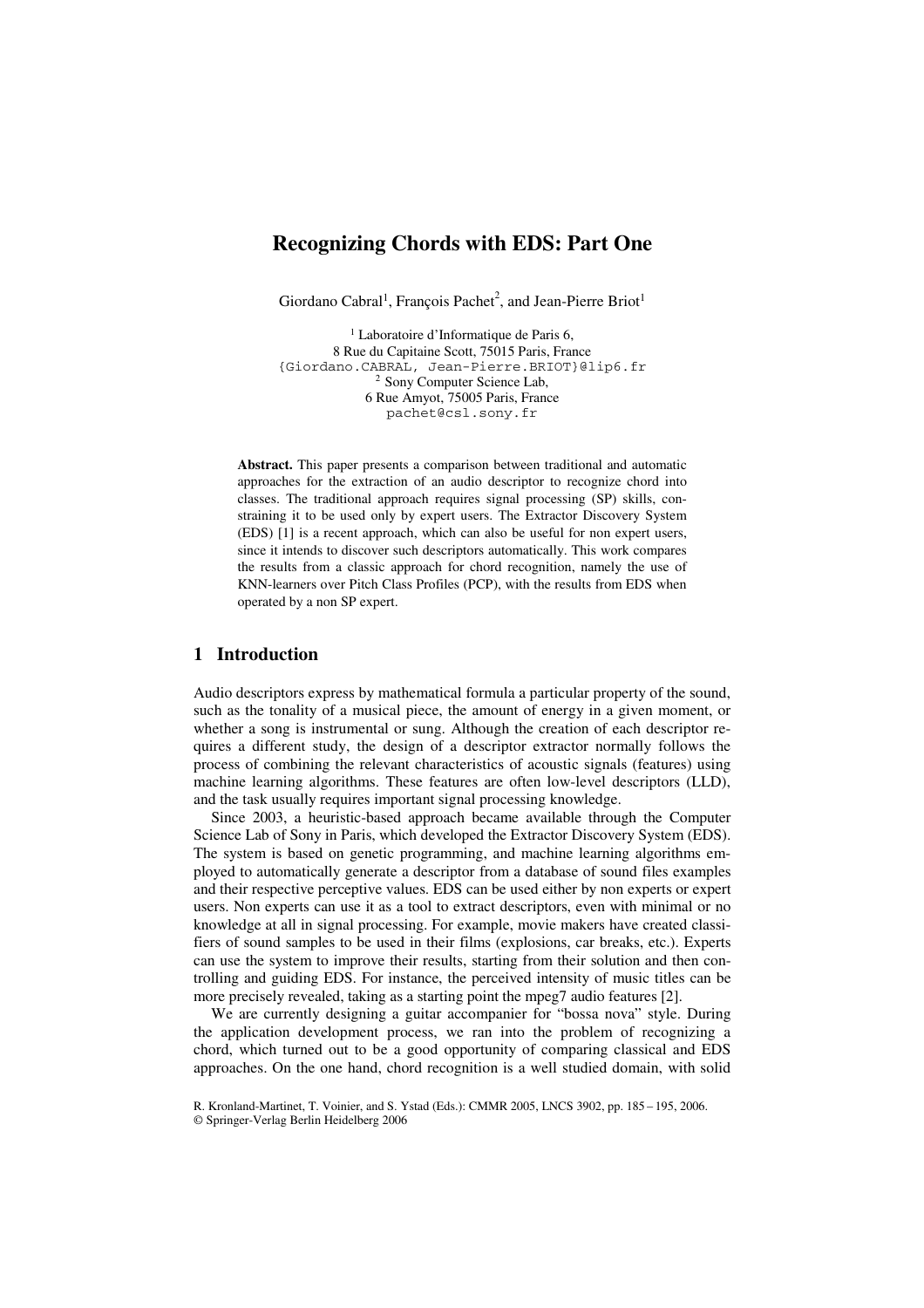results that can be considered as reference. On the other hand, current techniques use background knowledge that EDS (initially) does not have (pitches, harmony). Good EDS results would indicate the capacity of the system to deal with real world musical description cases.

We intend to compare the results from a standard technique of chord recognition (KNN learner over Pitch Class Profiles) and those from EDS, when operated by an inexperienced user (so called Naïve EDS) and by an expert user (so called Expert EDS). This paper presents the first part of this comparison, considering only the results obtained by the Naïve EDS. In the next section, we introduce the chord recognition problem. In section 3 we explain the most widely used technique. In section 4 we examine EDS, how it works and how to use it. Section 5 details the experiment. Section 6 shows and discuss the results. Finally, we draw some conclusions and point future works.

## **2 Chord Recognition**

The ability of recognizing chords is important for many applications, such as interactive musical systems, content-based musical information retrieval (finding particular examples, or themes, in large audio databases), and educational software. Chord recognition means the transcription of a sound into a chord, which can be classified according to different levels of precision, from a simple distinction between maj and min chords to a complex set of chord types (maj, min,  $7<sup>th</sup>$ , dim, aug, etc).

Many works can be mentioned here as the state of the art in chord recognition. [4] and [5] automatically transcribes chords from a CD recorded song. [3] deals with a similar problem: estimating the tonality of a piece (which is analogous to the maj/min). In most cases the same core technique is used (even if some variations may appear during the implementation phase): the computation of a Pitch Class Profile, or *chromagram*, and a subsequent machine learning algorithm to find patterns for each chord class. This technique has been applied to our problem, as we explain in next section.

### **3 Traditional Technique: Pitch Class Profiles**

Most part of the works involving harmonic content (chord recognition, chord segmentation, tonality estimation) uses a feature called Pitch Class Profile (PCP) [6]. PCPs are vectors of low-level instantaneous features, representing the intensity of each pitch of the tonal scale mapped to a single octave. These vectors are calculated as follows: 1) a music recording is converted to a Fourier Transform representation (Fig1a to Fig1b). 2) the intensity of a pitch is calculated (Fig1b to Fig1d) by the magnitude of the spectral peaks, or by summing the magnitudes of all frequency bins that are located within the respective frequency band (Fig1c). 3) The equivalent pitches from different octaves are summed, producing a vector of 12 values (eventually 24 to deal with differences in tuning and/or to gain in performance), consequentially unifying various dispositions of a single chord class (Fig1e and Fig1f). For example, one can expect that the intensities of the frequencies corresponding to the notes C, E and G in the spectrum of a Cmaj would be greater than the others, independently on the particular voicing of the chord.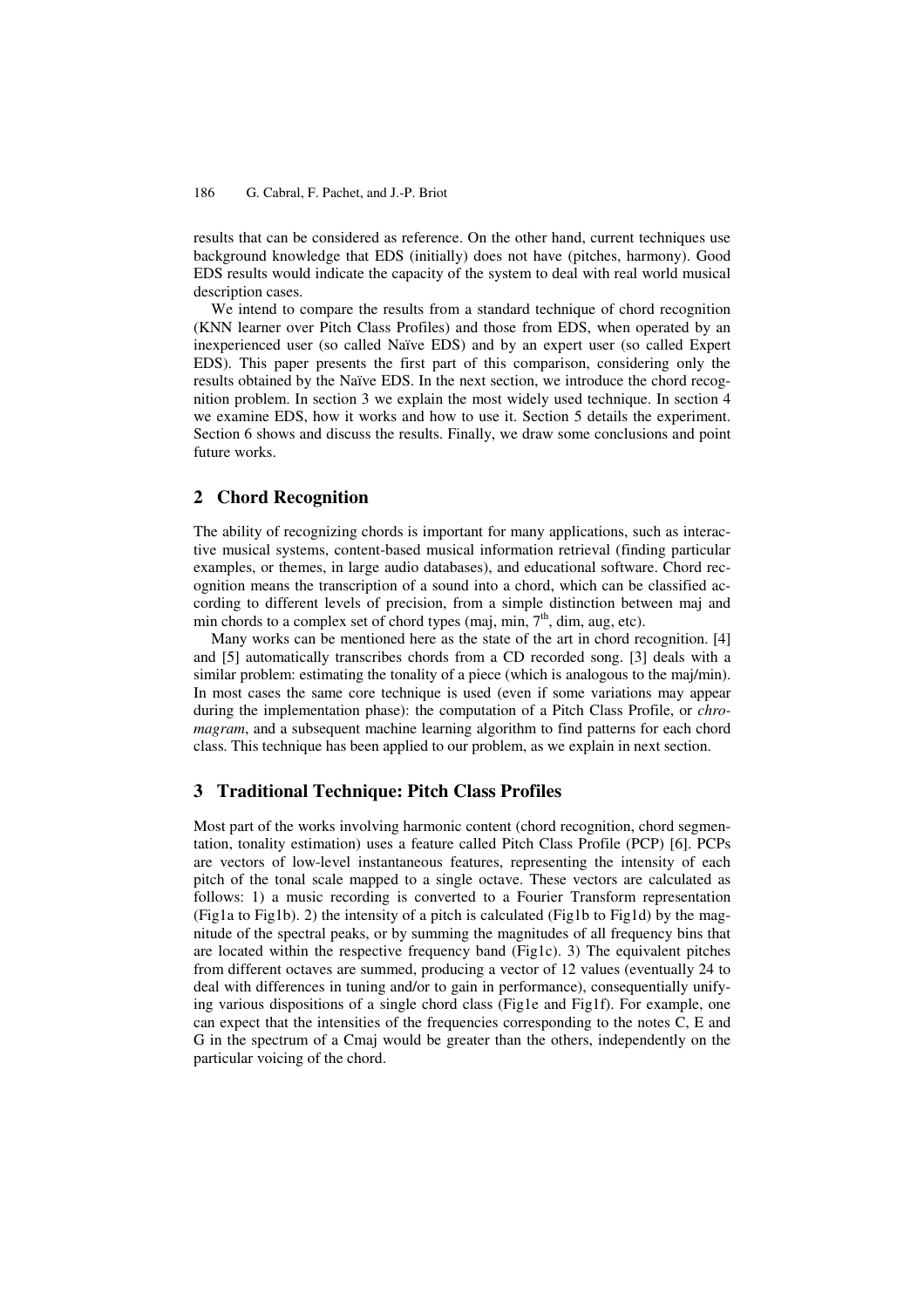

**Fig. 1.** Steps to compute a PCP. The signal is converted to Fast-Fourier representation; the FFT is divided into regions; the energy of each region is computed; the final vector is normalized.



Fig. 2. Example of the PCP for a Amaj7. Each column represents the intensity of a note, independently on the octave.



**Fig. 3.** Example of the PCP for a Cmaj7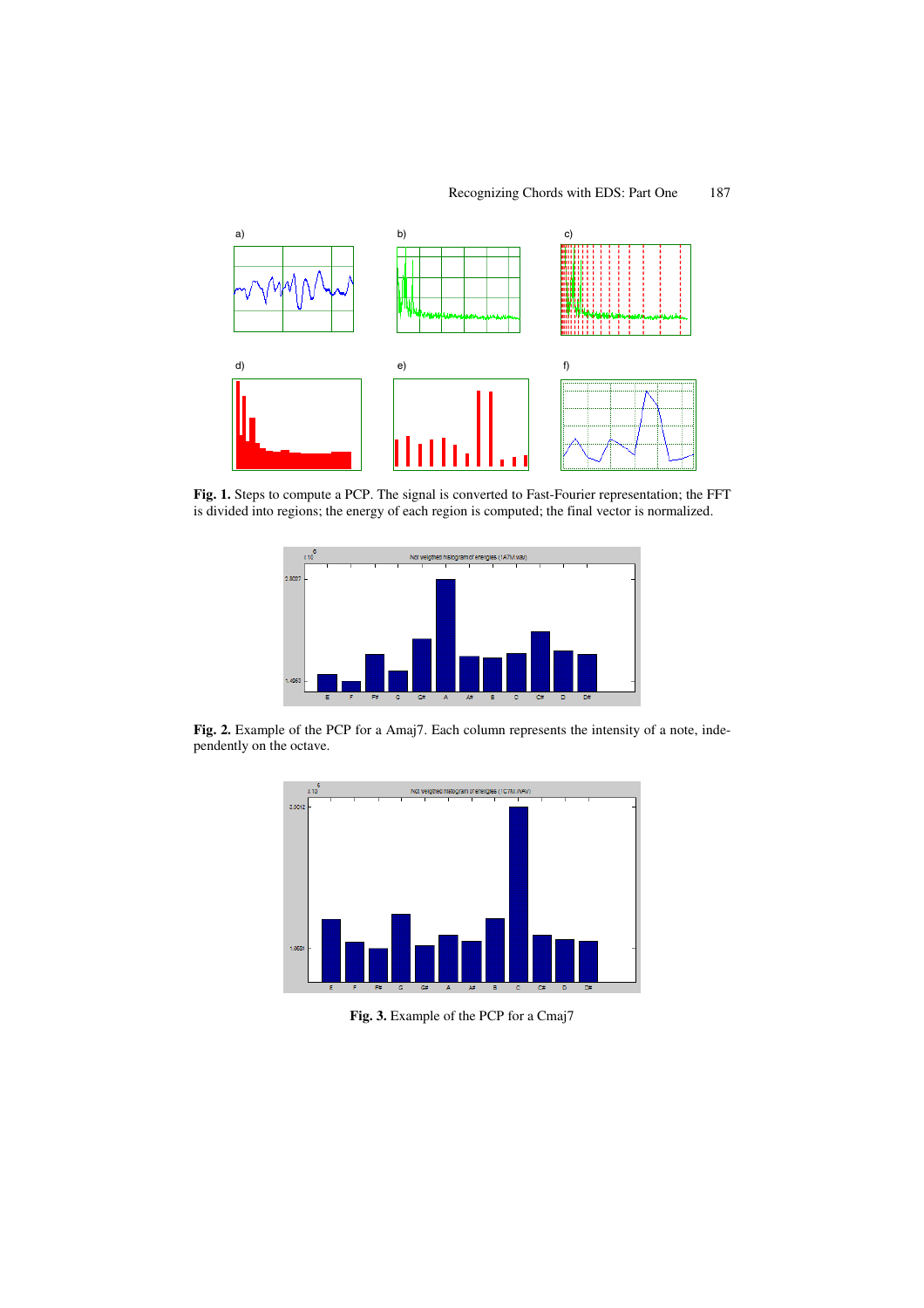The idea of using PCPs to chord recognition is that the PCPs of a chord follow a pattern, and that patterns can be learned from examples. Thus, machine learning (ML) techniques [9] can be used to generalize a classification model from a given database of labeled examples, in order to automatically classify new ones. So, for the PCP of a chord, the system will respond the most probable (or closest) chord class, given the examples previously learned. The original PCP implementation from Fujishima used a KNN learner [6], and more recent works [3] successfully used other machine learning algorithms.

# **4 EDS**

EDS (Extractor Discovery System), developed at Sony CSL, is a heuristic-based generic approach for automatically extracting high-level music descriptors from acoustic signals. EDS is based on Genetic Programming [11], used to build extraction functions as compositions of basic mathematical and signal processing operators, such as *Log*, *Variance*, *FFT*, *HanningWindow*, etc. A specific composition of such operators is called feature (e.g. *Log (Variance (Min (FFT (Hanning (Signal)))))*), and a combination of features form a descriptor.

Given a database of audio signals with their associated perceptive values, EDS is capable to generalize a descriptor. Such descriptor is built by running a genetic search to find relevant signal processing features to match the description problem, and then machine learning algorithms to combine those features into a general descriptor model.



**Fig. 4.** EDS main interface

The genetic search performed by the system is intended to generate functions that may eventually be relevant to the problem. The best functions in a population are selected and iteratively transformed (by means of reproduction, i.e., constant variations, mutations, and/or cross-over), always respecting the pattern chosen by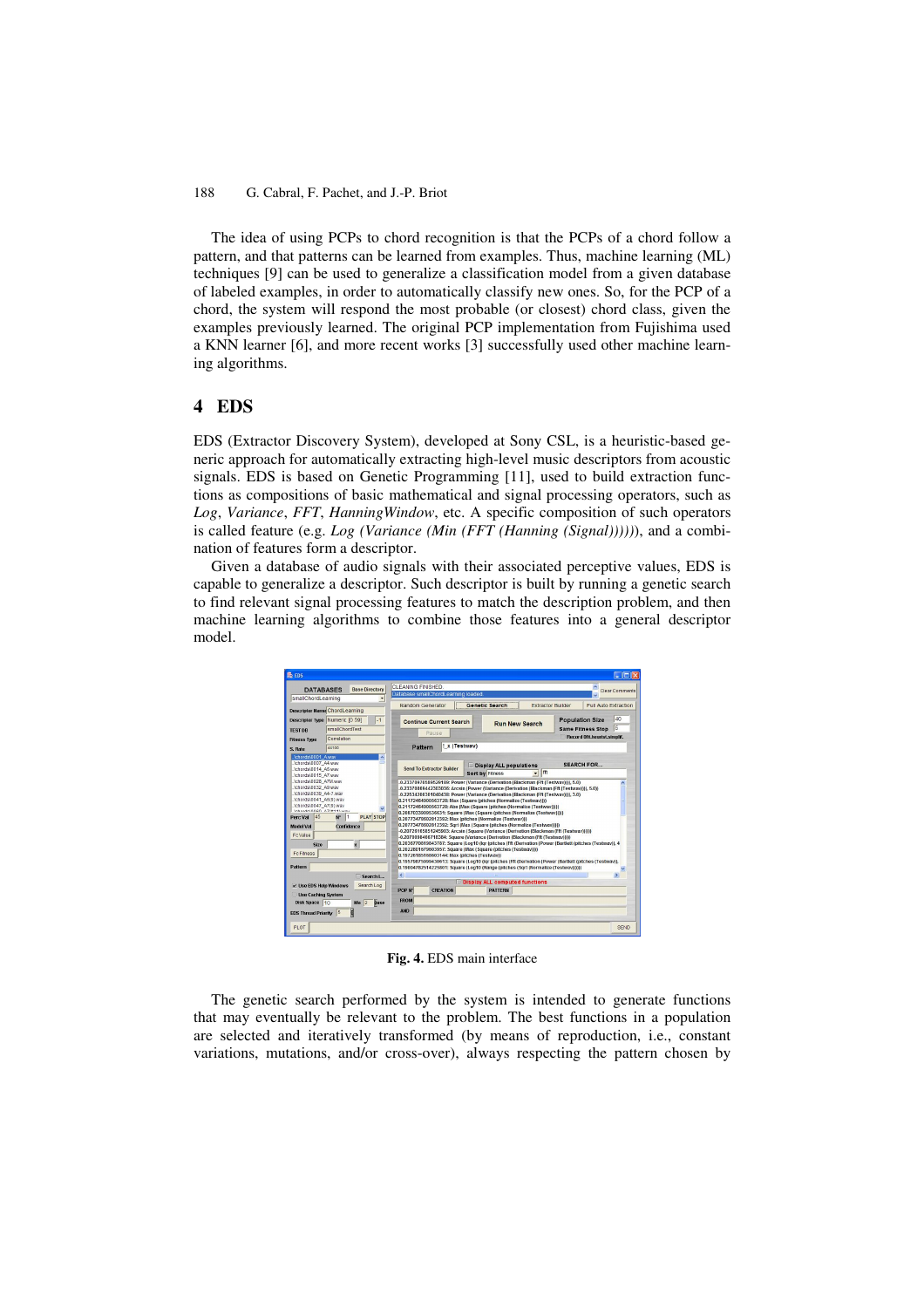the user. The default pattern is *!\_x(Signal)*, which means a function presenting any number of operations but a single value as result. The populations of functions keep reproducing until no improvement is achieved. At this point, the best functions are selected to be combined. This selection can be made both manually or automatically. For example, given a database of audio files labeled as 'voice'/'instrumental', kept the default pattern, these are some possible functions that might be selected by the system:

```
Log10 (Range (Derivation (Sqrt (Blackman (MelBands (Signal, 24.0)))))) 
Square (Log10 (Mean (Min (Fft (Split (Signal, 4009))))))
```
#### **Fig. 5.** Some possible EDS features for characterizing a sound as vocal or instrumental

The final step in the extraction process is to choose and compute a model (linear regression, model trees, knn, locally weighted regression, neural networks, etc.) that combines all features. As an output, EDS creates an executable file, which classifies an audio file passed as argument.

In short, the user needs to 1) create the database, in which each recording is labeled as its correspondent class. 2) write a general pattern for the features and launch the genetic search. The pattern encapsulates the overall procedure of the feature. For example, *!*  $x(f: a(Signal))$  means that the signal is initially converted into the frequency domain, then some operation is applied to get a single value as a result. 3) select the appropriate features. 4) choose a model to combine the features. Although an expert user may drive the system (starting from an initial solution, including heuristics for the genetic search, etc), EDS has a fully automated mode, in which a default pattern is chosen, the most complementary features are selected and all models are computed. This mode is particularly attractive for non expert user, as he/she just needs to be able to create and label the database. That is the mode explored in this paper.

# **5 Bossa Nova Guitar Chords**

Our final goal is to create a guitar accompanier in Brazilian "bossa nova" style. Consequently, our chord recognizer has examples of chords played with nylon guitar. The data was taken from D'accord Guitar Chord Database [10], a guitar midi based chord database. The purpose of using it was the richness of the symbolic information present (chord root, type, set of notes, position, fingers, etc.), which was very useful for labelling the data and validating the results. Each midi chord was rendered into a wav file using Timidity++ [12] and a free nylon guitar patch, and the EDS database was created according to the information found in D'accord Guitar database. Even though a midi-based database may lead to distortions in the results, we judge that the comparison between approaches is still valid.

### **5.1 Chord Classes**

We tested the solutions with some different datasets, reflecting the variety of nuances that chord recognition may show: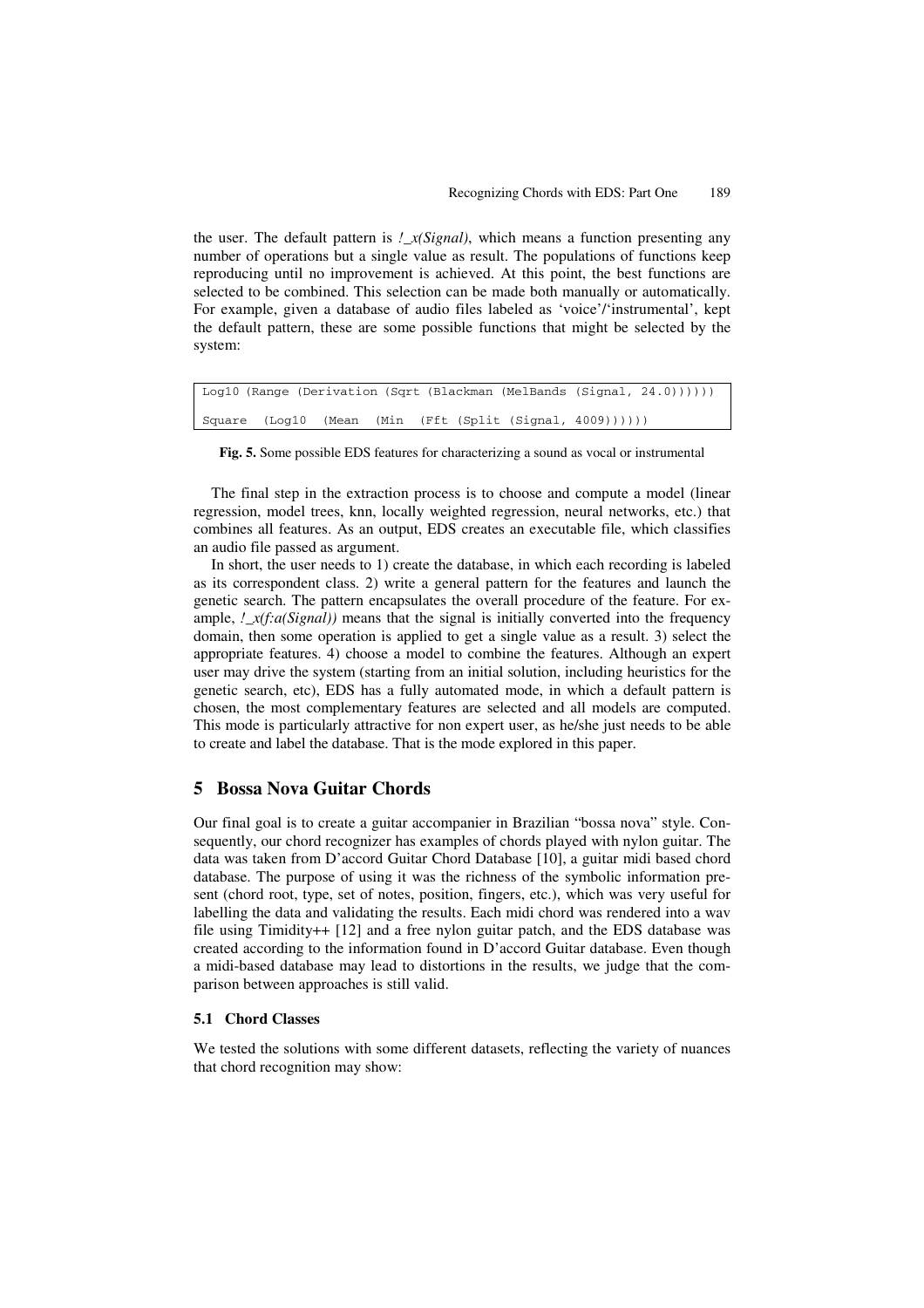*AMaj/Min* – classifies between major and minor chords, given a fixed root (La). There were 101 recordings, labelled in 2 classes.

*Chord Type, fixed root* – classifies among major, minor, seventh, minor seventh and diminished chords, given a fixed root (A or C). There were 262 samples, divided in 5 classes,

*Chord Recognition* – classifies major, minor, seventh, minor seventh and diminished chords, in any root. There were 1885 samples, labelled in 60 classes.

80% of each database is settled on as the training dataset and 20% as the testing dataset.

### **5.2 Pitch Class Profile**

In our implementation of the pitch class profile, frequency to pitch mapping is achieved using the logarithmic characteristic of the equal temperament scale, as illustrated in Fig. 5. The intensity of each pitch is computed by summing the magnitude of all frequency bins that correspond to a particular pitch class. The same computation is applied to a white noise and the result is used to normalize the other PCPs.

$$
Pitch = \frac{\sum_{\substack{12\hat{a} \log \frac{[H_{2\hat{b}n}]}{440}}}^{\text{U}_{\frac{[H_{2\hat{b}n}]}{440}}}
$$

**Fig. 6.** Frequency to pitch mapping

For the *chord recognition* database, PCPs were rotated, meaning that each PCP was computed 12 times, one time for each possible rotation (for instance, a Bm is equivalent to a Am rotated twice). After the PCP computation, several machine learning algorithms could have been applied. We implemented 2 simple solutions. The first



**Fig. 7.** Example of a template PCP for a C chord class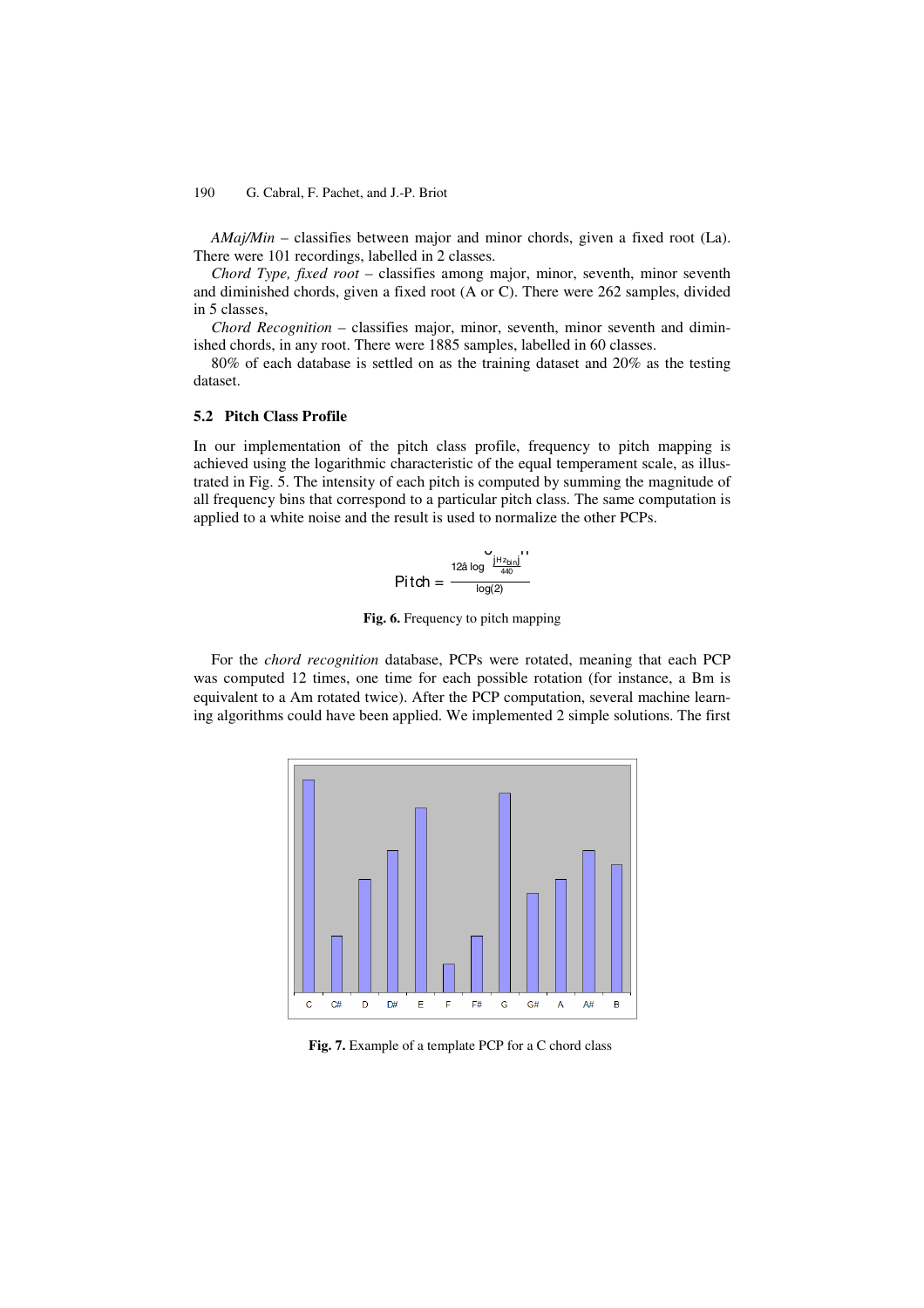one calculates a default (template) PCP to each chord class. Then, the PCP of a new example can be matched up to the template PCP, and the most similar one is retrieved as the chord.

The second one uses the k-nearest neighbours algorithm (KNN), with maximum of 3 neighbours. KNNs have been used since the original PCP implementation and have proved to be at least one of the best learning algorithms for this case [3].

### **5.3 EDS**

The same databases were loaded in EDS. We ran a fully automated extraction, keeping all default values. The system generated the descriptor without any help from the user, obtaining the results we call EDS Naïve, because they correspond to the results that a naïve user would achieve.

# **6 Results and Discussion**

The results achieved by us are presented in the table 1. Rows represent the different databases. Columns represent the different learning techniques. The percent values indicate the number of correctly classified instances over the total number of examples in the testing database.

As we can see, EDS gets really close to classical approaches when the root is known, but disappoints when the whole problem is presented. It seems that a combination of low level functions is capable of finding different patterns in the same root, but the current palette of signal processing functions in EDS is not sufficient to generalize harmonic information. Sections 6.1, 6.2 and 6.3 detail the features that were found.

| Approach<br><b>Database</b> | <b>PCP</b><br><b>Template</b> | <b>KNN</b> | <b>EDS</b> |
|-----------------------------|-------------------------------|------------|------------|
| Maj/Min (fixed<br>root)     | $100\%$                       | $100\%$    | 90.91%     |
| Chord Type (fixed)<br>root) | 89%                           | 90.62%     | 87.5%      |
| Chord Recognition           | 53.85%                        | 63.93%     | 40.31\%    |

Table 1. Percentage of correctly classified instances for the different databases using the studied approaches

### **6.1 Case 1: Major/Minor Classifier, Fixed Root**

Figure 5 shows the selected features for the *Amaj/min* database. The best model obtained was a KNN of 1 nearest neighbour, equally weighted, absolute error (see [9] for details). The descriptor reached 90.91% of the performance of the best traditional classifier.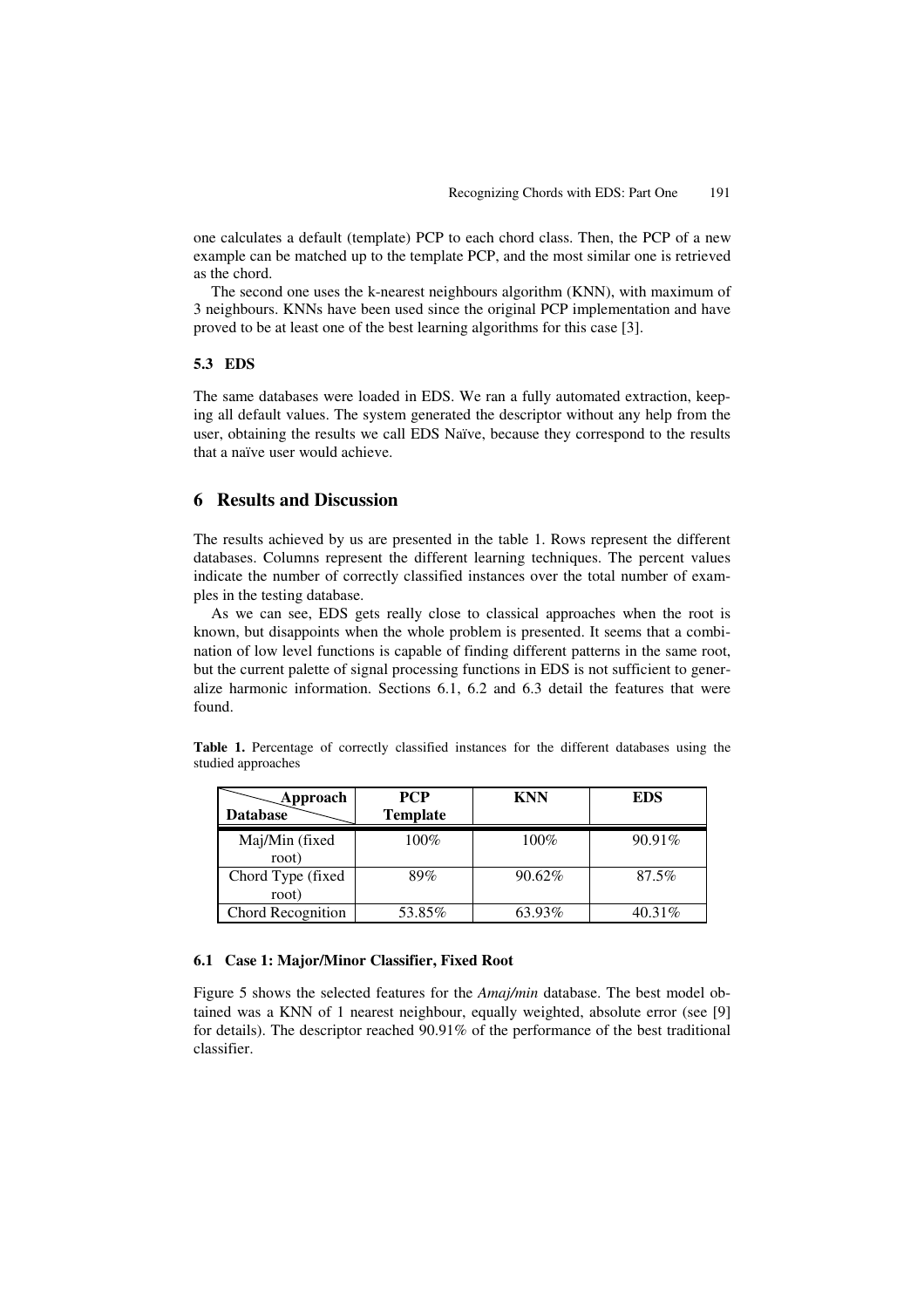EDS1: Power (Log10 (Abs (Range (Integration (Square (Mean (FilterBank  $(Normalize (Signal), 5.0))))$ ,  $-1.0)$ EDS2: Power (Log10 (Abs (Range (Sqrt (Bartlett (Mean (FilterBank (Normalize (Signal), 9.0))))))), -1.0) EDS3: Sqrt (Range (Integration (Hanning (Square (Mean (Split (Signal, 3736.0))))))) EDS4: Arcsin (Sqrt (Range (Integration (Mean (Split (Normalize (Signal), 5862.0)))))) EDS5: Log10 (Variance (Integration (Bartlett (Mean (FilterBank (Normalize  $(Signal)$ ,  $5.0))$ ))) EDS6: Power (Log10 (Abs (Range (Integration (Square (Sum (FilterBank (Normalize (Signal), 9.0))))))), -1.0) EDS7: Square (Log10 (Abs (Mean (Normalize (Integration (Normalize  $(Signal))))$ ))) EDS8: Arcsin (Sqrt (Range (Integration (Mean (Split (Normalize (Signal), 8913.0)))))) EDS9: Power (Log10 (Abs (Range (Sqrt (Bartlett (Mean (FilterBank (Normalize (Signal), 3.0))))))), -1.0)

**Fig. 8.** Selected features for the *Amaj/min* chord recognizer

#### **6.2 Case 2: Chord Type Recognition, Fixed Root**

Figure 6 shows the selected features for the chord type database. The best model obtained was a GMM of 14 gaussians and 500 iterations (see [9] for details). The descriptor reached 96,56% of the performance of the best traditional classifier.

```
EDS1: Log10 (Abs (RHF (Sqrt (Integration (Integration (Normalize 
(Simal)))))
EDS2: Mean (Sum (SplitOverlap (Sum (Bartlett (Split (Signal, 
1394.0))), 4451.0, 0.5379660839449434))) 
EDS3: Power (Log10 (Abs (RHF (Normalize (Integration (Integration 
(Normalize (Signal))))))), 6.0) 
EDS4: Power (Log10 (RHF (Signal)), 3.0) 
EDS5: Power (Mean (Sum (SplitOverlap (Sum (Bartlett (Split (Signal, 
4451.0))), 4451.0, 0.5379660839449434))), 3.0)
```
**Fig. 9.** Selected features for the Chord Type recognizer

#### **6.3 Case 3: Chord Recognition**

Figure 7 shows some of the selected features for the chord recognition database. The best model obtained was a KNN of 4 nearest neighbours, weighted by the inverse of the distance (see [9] for details). The descriptor reached 63,05% of the performance of the best traditional classifier. It is important to notice that  $40.31\%$  is not necessarily a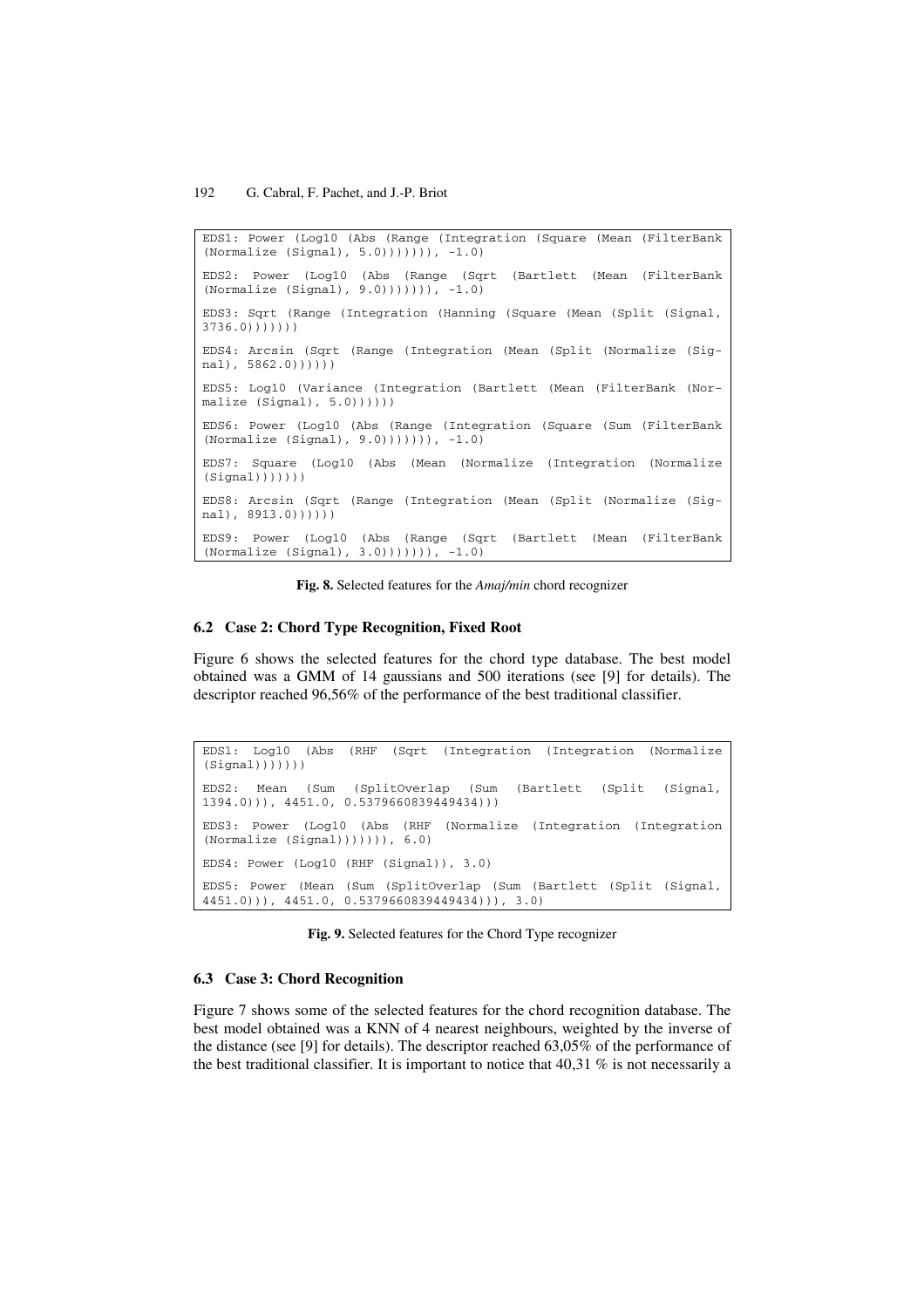bad result, since we have 60 possible classes. In fact, 27,63% of the wrongly classified instances were due to mistakes between relative majors and minors (e.g; C and Am);  $40,78\%$  due to other usual mistakes (e.g. C and C7; C° and Eb°; C and G); only 31,57% were caused by unexpected mistakes. Despite these remarks, the comparative results are significantly worse than the previous ones.

EDS1: Square (Log10 (Abs (Sum (SpectralFlatness (Integration (Split  $(Signal, 291.0))))$ ))) EDS4: Power (Log10 (Abs (Iqr (SpectralFlatness (Integration (Split (Signal, 424.0)))))), -1.0) EDS9: Sum (SpectralRolloff (Integration (Hamming (Split (Signal, 4525.0))))) EDS10: Power (Log10 (Abs (Median (SpectralFlatness (Integration (SplitOverlap (Signal, 5638.0, 0.7366433546185794)))))), -1.0) EDS12: Log10 (Sum (MelBands (Normalize (Signal), 7.0))) EDS13: Power (Median (Normalize (Signal)), 5.0) EDS14: Rms (Range (Hann (Split (Signal, 9336.0)))) EDS15: Power (Median (Median (Split (Sqrt (Iqr (Hamming (Split (Signal, 2558.0)))), 4352.0))), 1.5) EDS17: Power (HFC (Power (Correlation (Normalize (Signal), Signal),  $(4.0)$ ),  $-2.0$ ) EDS18: Square (Log10 (Variance (Square (Range (Mfcc (Square (Hamming (Split (Signal, 9415.0))), 2.0)))))) EDS19: Variance (Abs (Median (Hann (FilterBank (Peaks (Normalize (Signal)), 5.0))))) EDS21: MaxPos (Sqrt (Normalize (Signal))) EDS22: Power (Log10 (Abs (Iqr (SpectralFlatness (Integration (Split  $(Signal, 4542.0))))$ , -1.0)

**Fig. 10.** Some of the selected features for the chord recognizer

#### **6.4 Other Cases**

We also compared the three approaches on other databases, as we can see in the table 2. *MajMinA* is the major/minor classifier, root fixed to A. *ChordA* is the chord type recognizer, root fixed to A. *ChordC* is the chord type recognizer, root fixed to C. *RealChordC* is the same chord type recognizer in C, but the testing dataset is composed by real audio recordings (samples of less than 1 second of chords played in a nylon guitar), instead of midi rendered audio. Curiously, in this case, the EDS solution worked better than the traditional one (probably due to an alteration in tuning in the recorded audio). *Chord* is the chord recognition database. SmallChord is a smaller dataset (300 examples) for the same problem. Notice that in this case EDS outperformed KNN and PCP Template. In fact, the EDS solution does not improve very much when passing from 300 to 1885 examples (from 38,64% to 40,31%), while the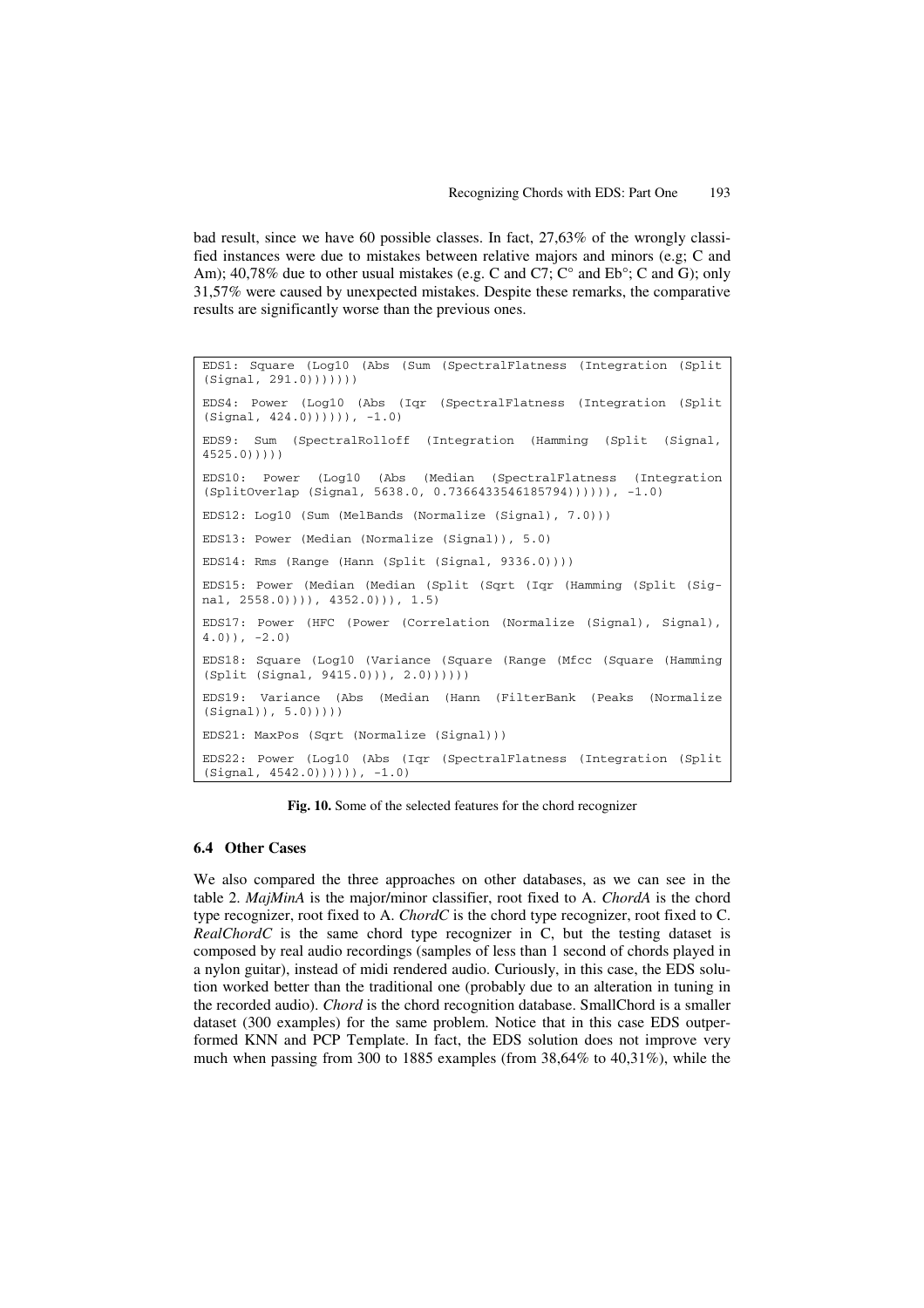KNN solution goes from 44% to 63,93%. Finally, *RealChord* has the same training set from the *Chord* database, but is tested with real recorded audio.

The results from these databases confirm the trend of the previous scenario. The reading of the results indicates that the effectiveness of the EDS fully automated descriptor extraction depends on the domain it is applied to. Even admitting that EDS (in its current state) is only partially suited to non expert users, we must take into account that EDS currently uses a limited palette of signal processing functions, which is being progressively enhanced. Since EDS didn't have any information about tonal harmony, it was already expected that it would not reach the best results. Even though, the results obtained by the chord recognizer with a fixed root show the power of the tool.

| <b>DB NAME</b> | Comparative<br>Performance |  |
|----------------|----------------------------|--|
| MajMinA        | 90,91%                     |  |
| ChordA         | 94,38%                     |  |
| ChordC         | 96,56%                     |  |
| Chord          | 63,05%                     |  |
| SmallChord     | 87,82%                     |  |
| RealChordC     | 116,66%                    |  |
| RealChord      | 55,16%                     |  |

**Table 2.** Comparison between the performance of the EDS and the best traditional classifier for a larger group of databases. Comparative performance = EDS performance / traditional technique performance.

# **7 Conclusion and Future Works**

In this paper we compared the performance of a standard chord recognition technique and the EDS approach. The chord recognition was specifically related to nylon guitar samples, since we intend to apply the solution to a Brazilian style guitar accompanier. The standard technique was the Pitch Class Profiles, in which frequency intensities are mapped to the twelve semitone pitch classes, and then uses KNN classification to chord templates. EDS is an automatic descriptor extractor system that can be employed even if the user does not have knowledge about signal processing. It was operated in a completely naïve way so that the solution and the results would be similar to those obtained by a non expert user.

The statistical results reveal a slight deficit of EDS for a fixed root, and a greater gap when the root is not known a priori, showing its dependency on primary operators. An initial improvement is logically the increase of the palette of functions. Currently, we are implementing tonal harmony operators such as chroma and pitchBands, which we suppose will provide much better results. Additionally, as the genetic search in EDS is indeed an optimisation algorithm, if the user starts from a